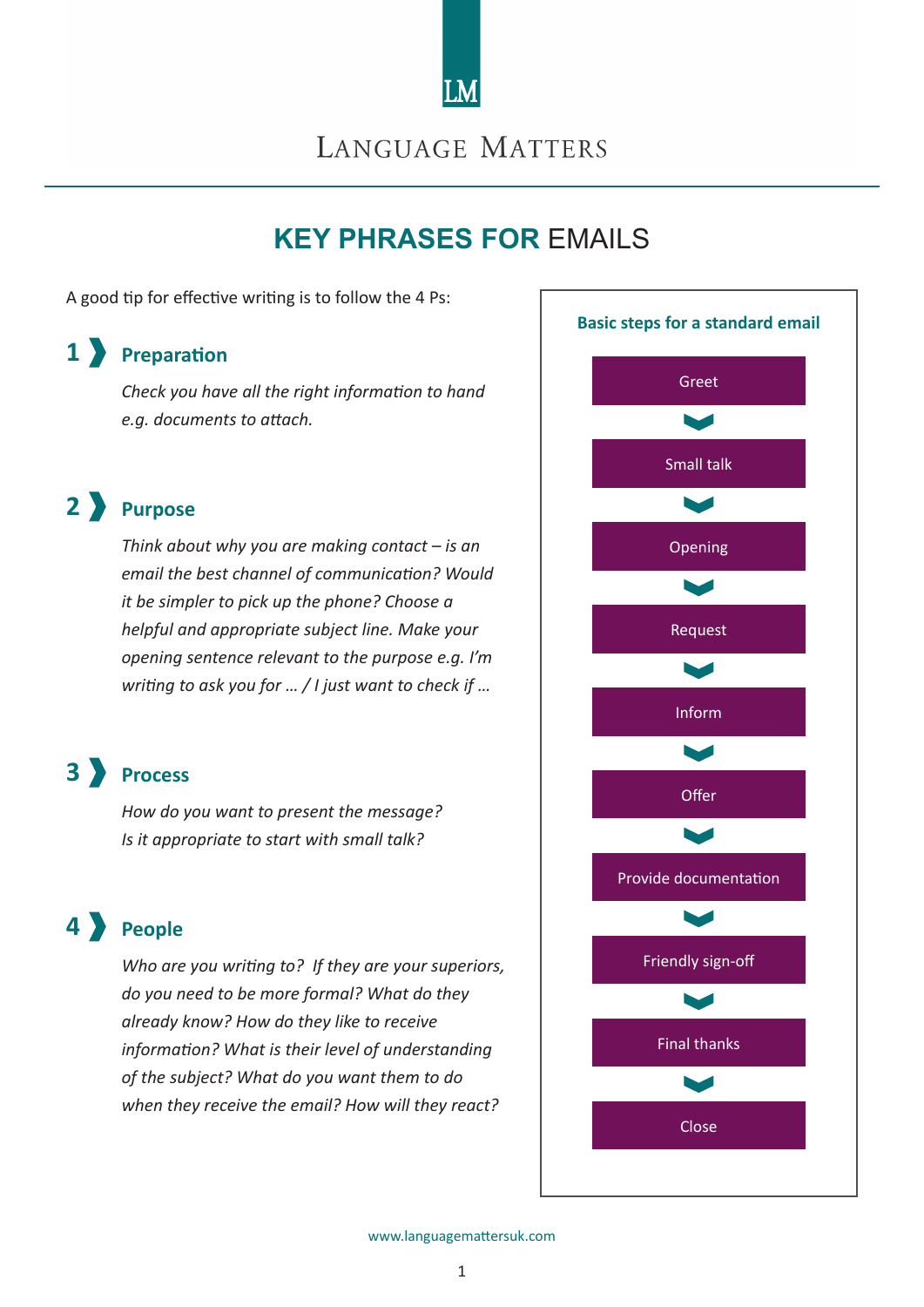### *The following phrases can be stored on your PC or made into templates.*





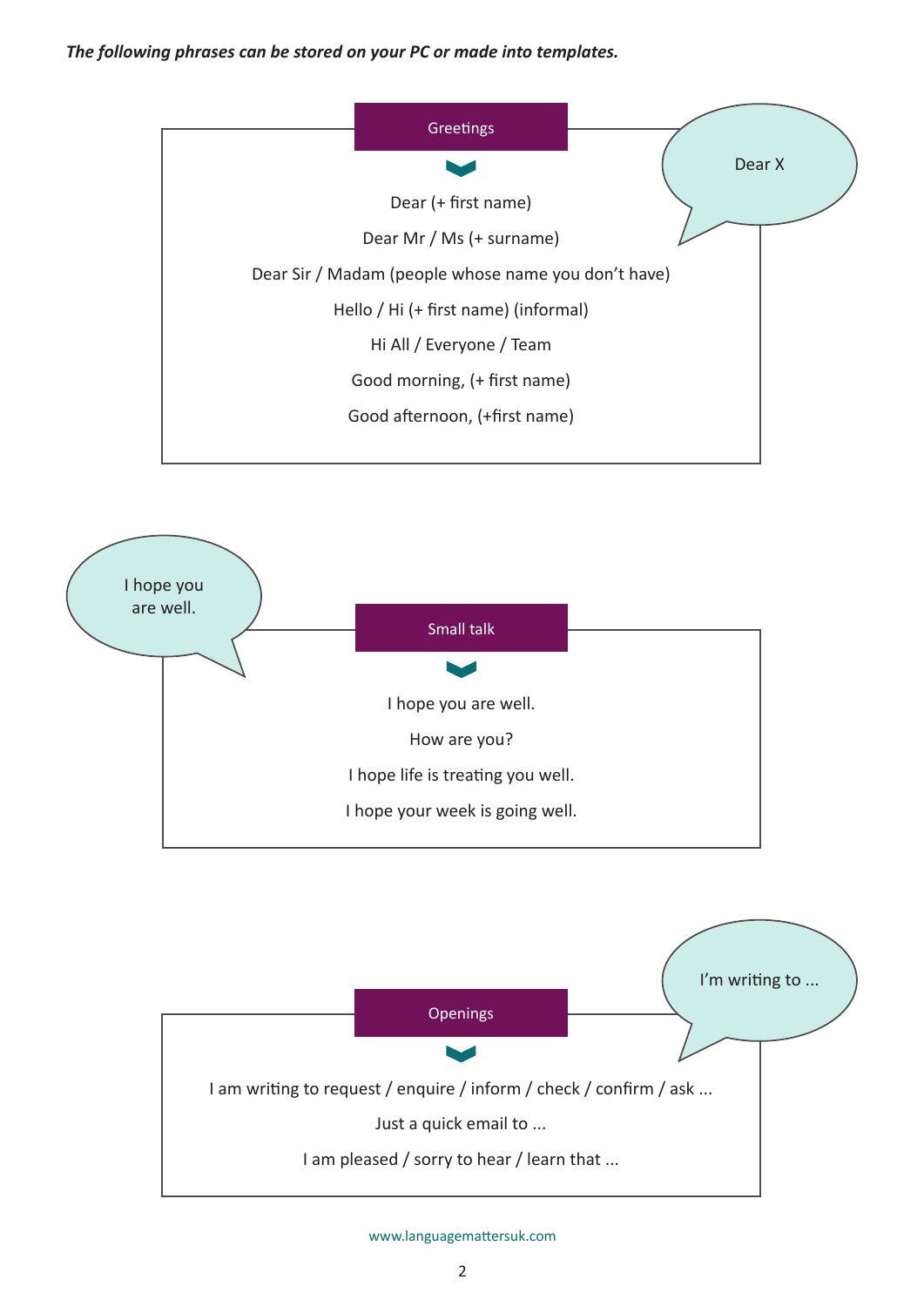#### Referencing

Thank you for your email of [date] concerning / enclosing / enquiring about …

Further to / Regarding / With reference to ...

On the subject of ...

In response to ...

Re your email ...

You may recall that we met last week ... In the course of the conversation you mentioned ...

I was given your name by [name] ... who suggested that ...



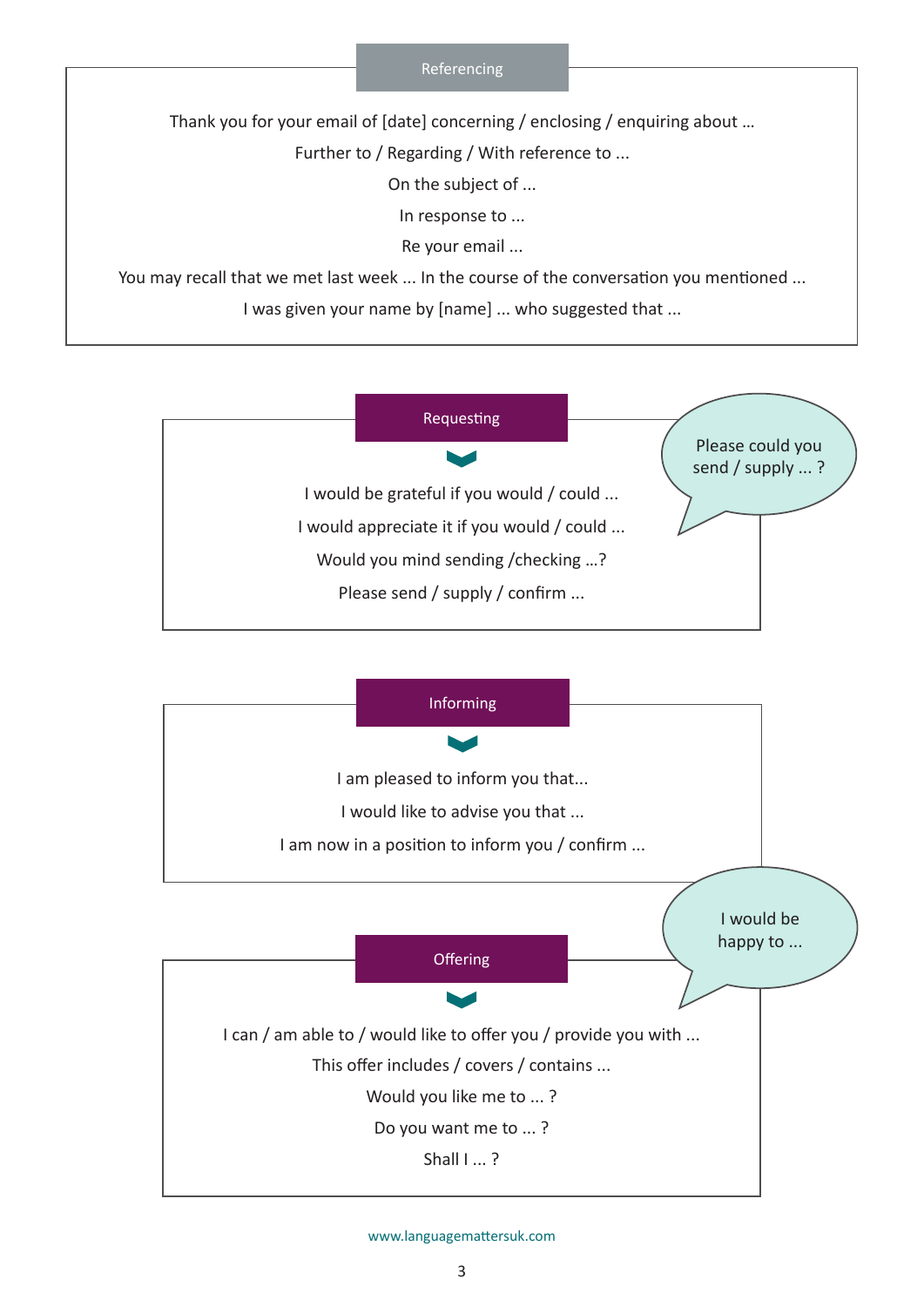



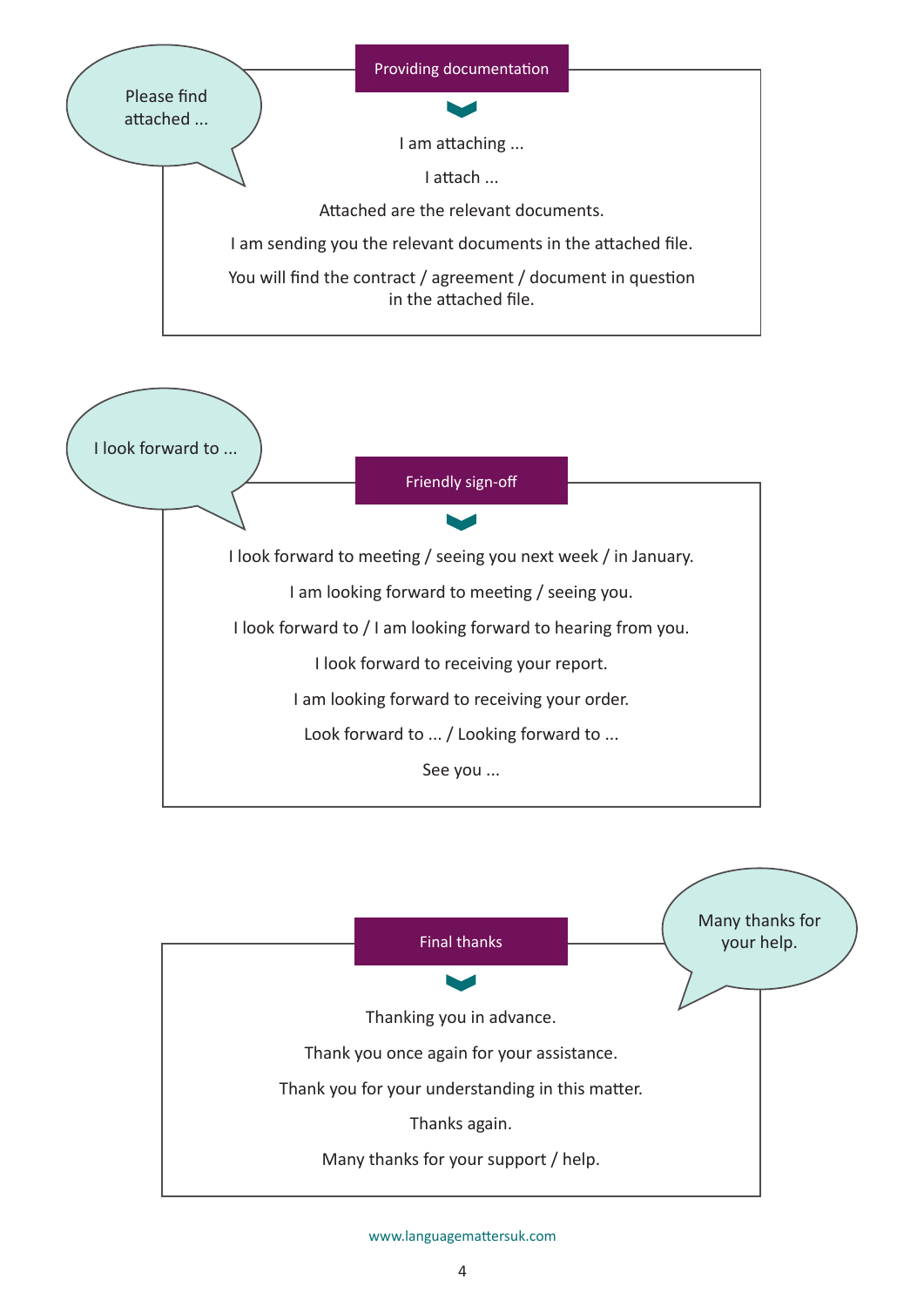

# **USEFUL PHRASES FOR** EMAILS

### Expressing purpose

Please ... so that I can / am able to / will be able to ... I would be grateful if you could ... in order that I can ... Could you ... to enable me to ...

#### Expressing wishes

I would like to … I (particularly) want to ... I (do) hope ... I require / need ... I would prefer not to ... I would rather not ... I am reluctant to ... It would be great to ... (informal)

### **Confirming**

Would you please confirm that …?

Please confirm that …

If I hear nothing to the contrary, I shall assume that ...

I am able / pleased to confirm ...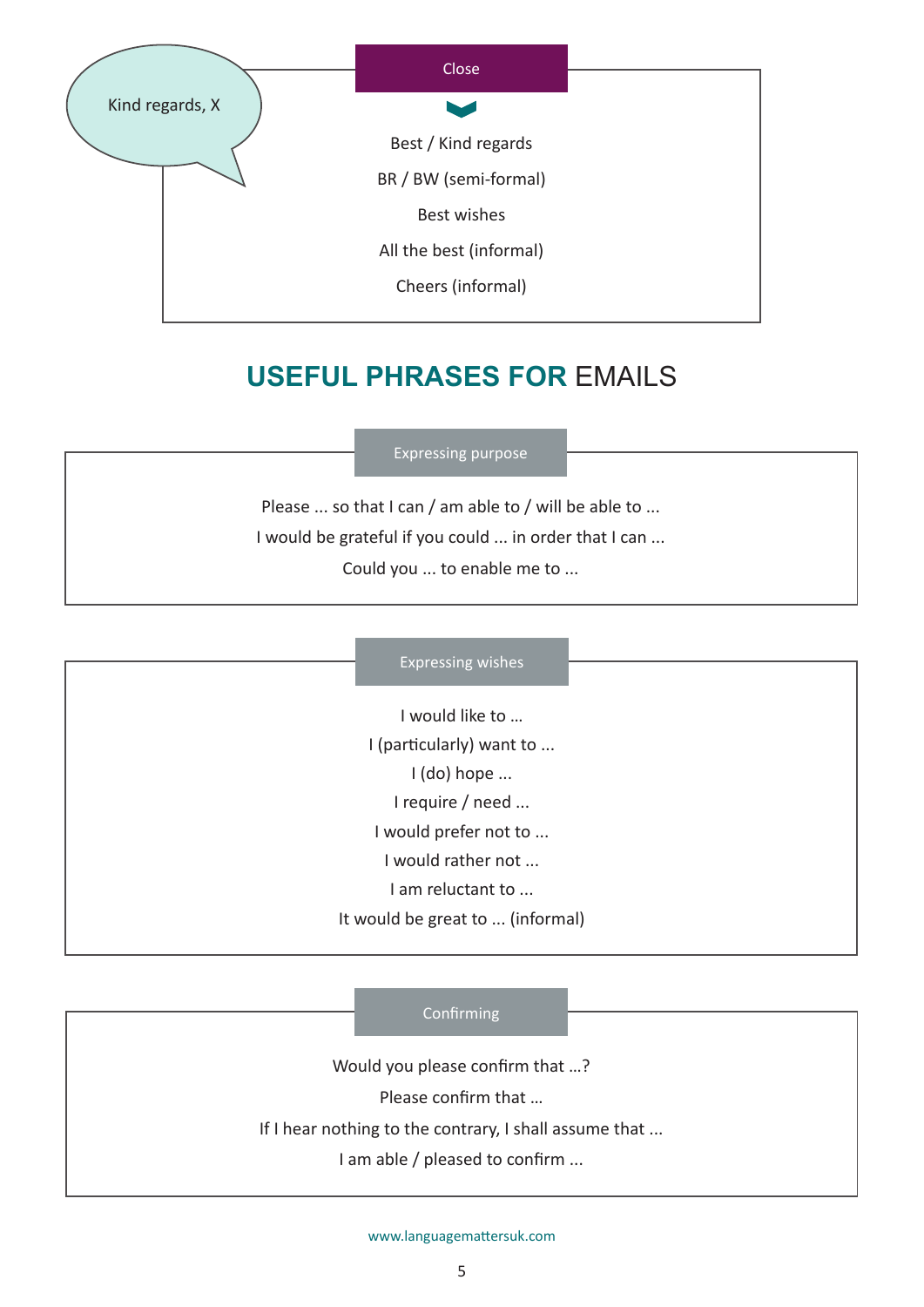Drawing attention and reminding

I would like to point out that ...

May I draw your attention to ...

Please note that ...

I do not appear to have received ...

#### Asking for clarification

It is not clear whether ... I am not sure if ... Please could you clarify … Please could you explain what you mean by ... Could you supply us with more information ... Am I right in thinking ...? (informal)

#### Agreeing

I am willing to ...

I agree to ...

I am happy / delighted to …

I'm more than happy to ...

Disagreeing and refusing requests

Unfortunately, I am unable to ...

I am unwilling to ...

I cannot agree with / to that ...

I'm sorry but we can't ...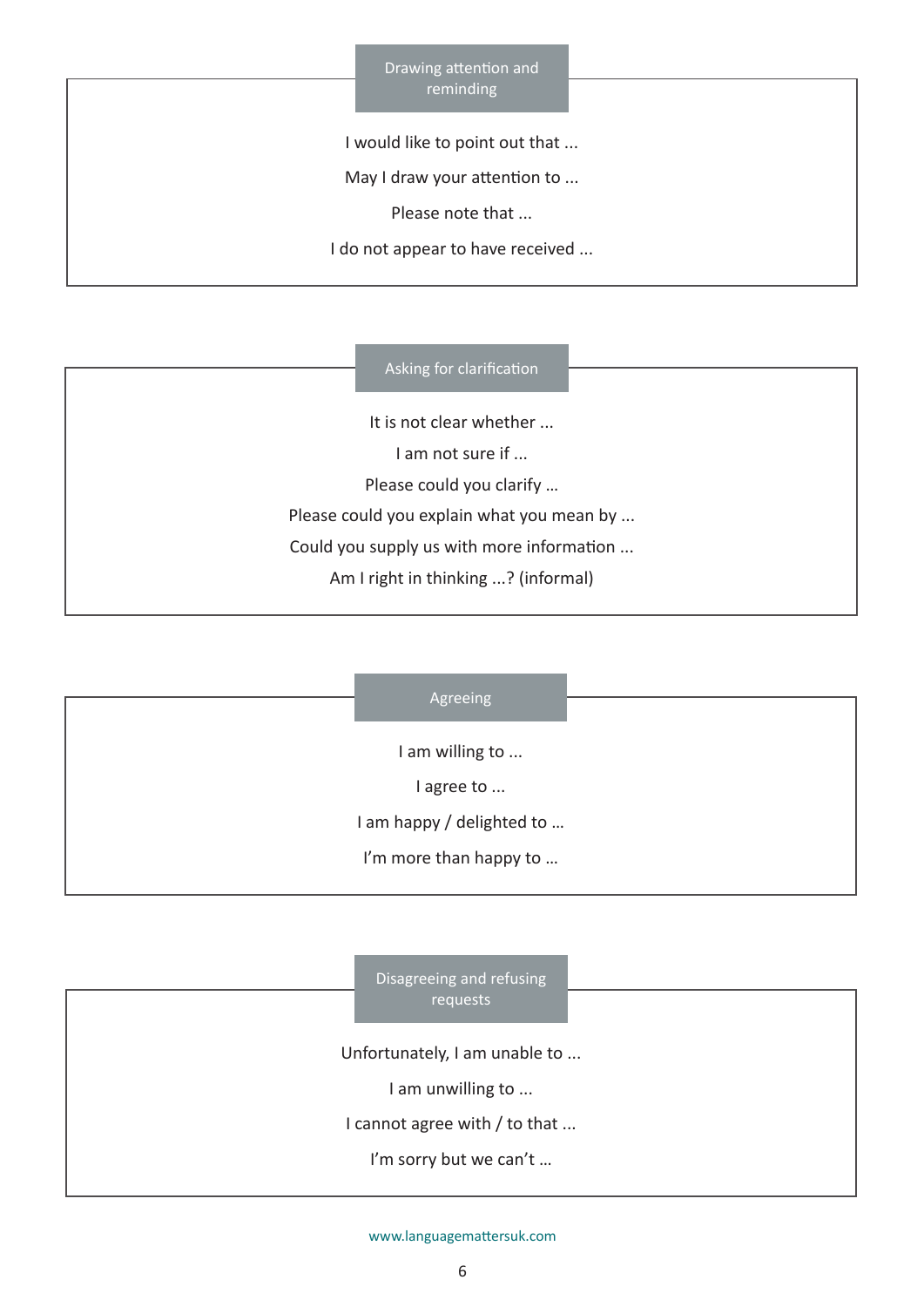We trust / hope that you will have no objections to ...

I hope this meets with your approval.

I would be grateful if you could approve ...

#### Making suggestions

I propose / suggest that ...

I would (strongly) advise / recommend ....

It is advisable to ...

You might consider ...

| <b>Expressing urgency</b><br>and necessity |  |
|--------------------------------------------|--|
| I should like to remind you                |  |
| It is obligatory / necessary for           |  |
| I must / have to                           |  |
| Under no circumstances                     |  |
| It is important / vital / essential        |  |
| at your earliest convenience.              |  |
| as soon as possible.                       |  |
| without further delay.                     |  |
| by return.                                 |  |
| by Friday / the end of January.            |  |
|                                            |  |

Expressing dissatisfaction and complaining

I am not happy with …

I am experiencing difficulty ...

This situation is far from satisfactory.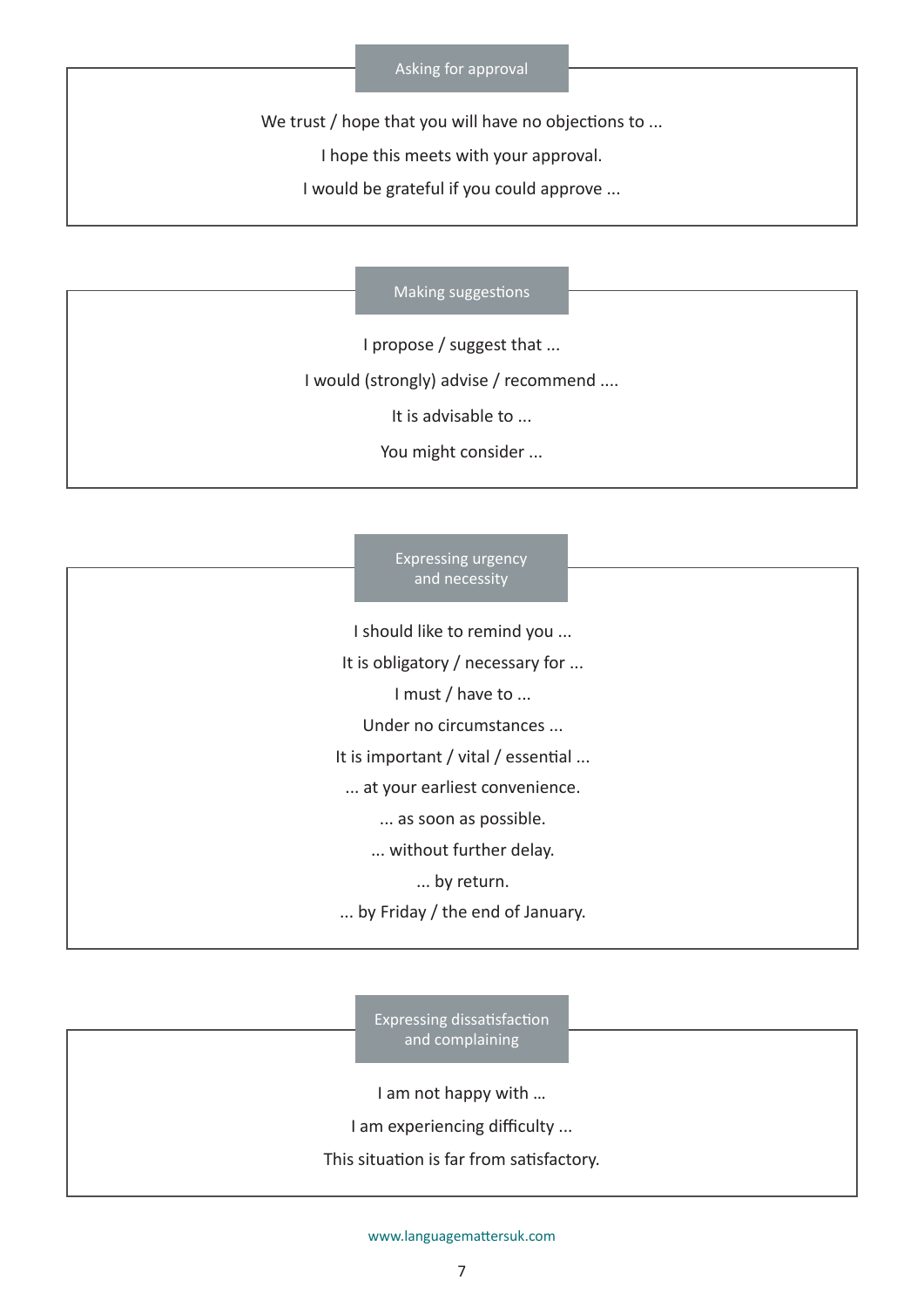Unfortunately, ...

I am afraid that ...

I'm sorry but ...

Expressing disappointment

I was disappointed to hear your decision ...

I am very sorry that you feel that / are unable to ...

### Apologising

I am sorry to hear / learn / see that ...

Please accept my / our (sincere) apologies for ...

I would like to thank you for your understanding in this matter.

Once again, I would like to apologise for ...

I apologise for the delay in …

I'm really sorry, but … (informal)

Clearing up misunderstanding

There appears to be some misunderstanding concerning ...

I was not aware ... / I did not realise ...

Refusing politely

I (fully) appreciate your point of view / difficulties, but ...

I am afraid that we are not in a position to ...

I feel that (at this stage) it would be better / unwise / not in our interest to ...

We realise this is not ideal. However, ...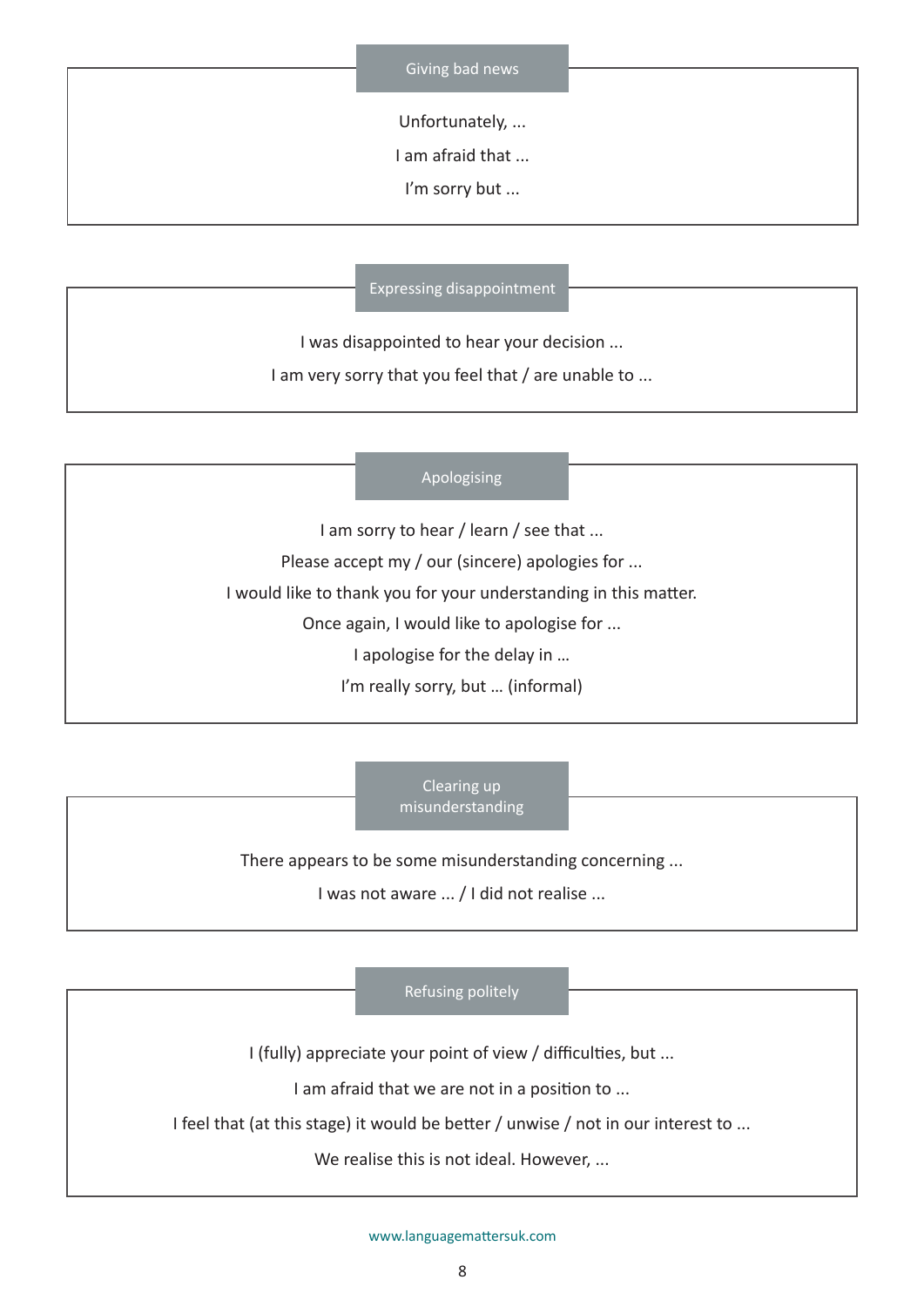I assure you that …

Rest assured that ...

I will do my utmost / my best to ensure that ...

#### Stating actions

I will send / speak to / contact / confirm ... I have contacted / asked / instructed / arranged for / informed ...

I intend to ...

Acknowledging actions and instructions

I note / see / hear that you have ...

I have received / taken delivery of ...

### Reminding

May I remind you ...

Just to remind you ...

Don't forget to ... (informal)

Expressing confidence and hope

We are confident that ...

We trust / hope that you will ...

We expect / anticipate / forecast / think / envisage / believe ...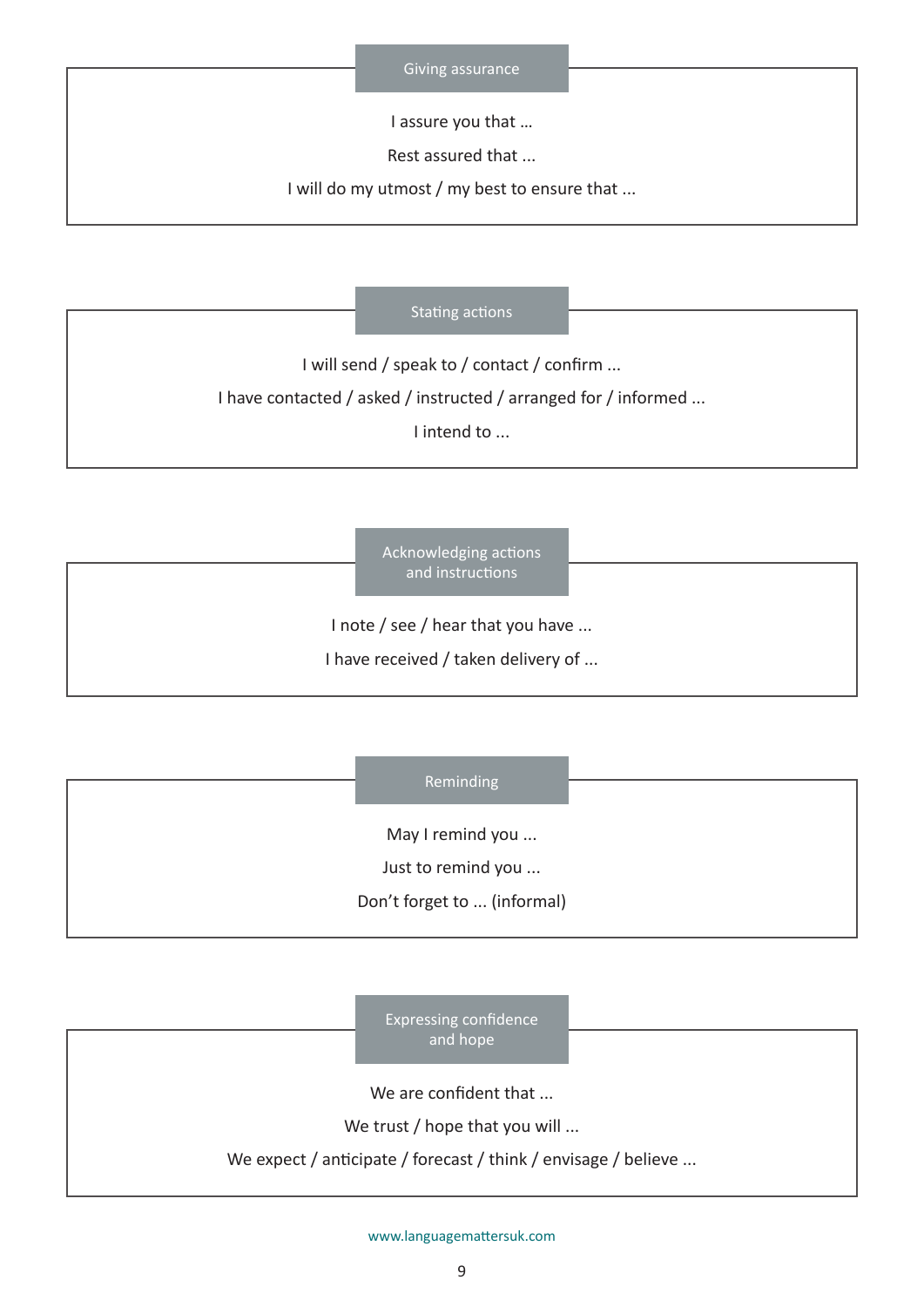Expressing certainty and probability

There is no doubt that ...

I am confident that ...

It is likely / probable / possible that ...

It is unlikely / impossible that ...

### Giving good news

I am delighted to inform you / hear that ...

You will be delighted to hear that ...

You'll be happy to hear / learn that ...

### Congratulating

I would like to take this opportunity to congratulate you on ...

Congratulations on ...

### Offering further assistance

Please do not hesitate to contact us again, if you require further assistance.

If you have any further questions, please contact me.

Please let me know if I can be of further assistance.

Let me know if you need any more help.

the control of the control of the control of the control of

| Giving more detailed   |
|------------------------|
| explanations           |
|                        |
| Such as                |
| This stands for        |
| This means that        |
| That is to say         |
| To put it another way, |
|                        |

In other words,

For example / for instance,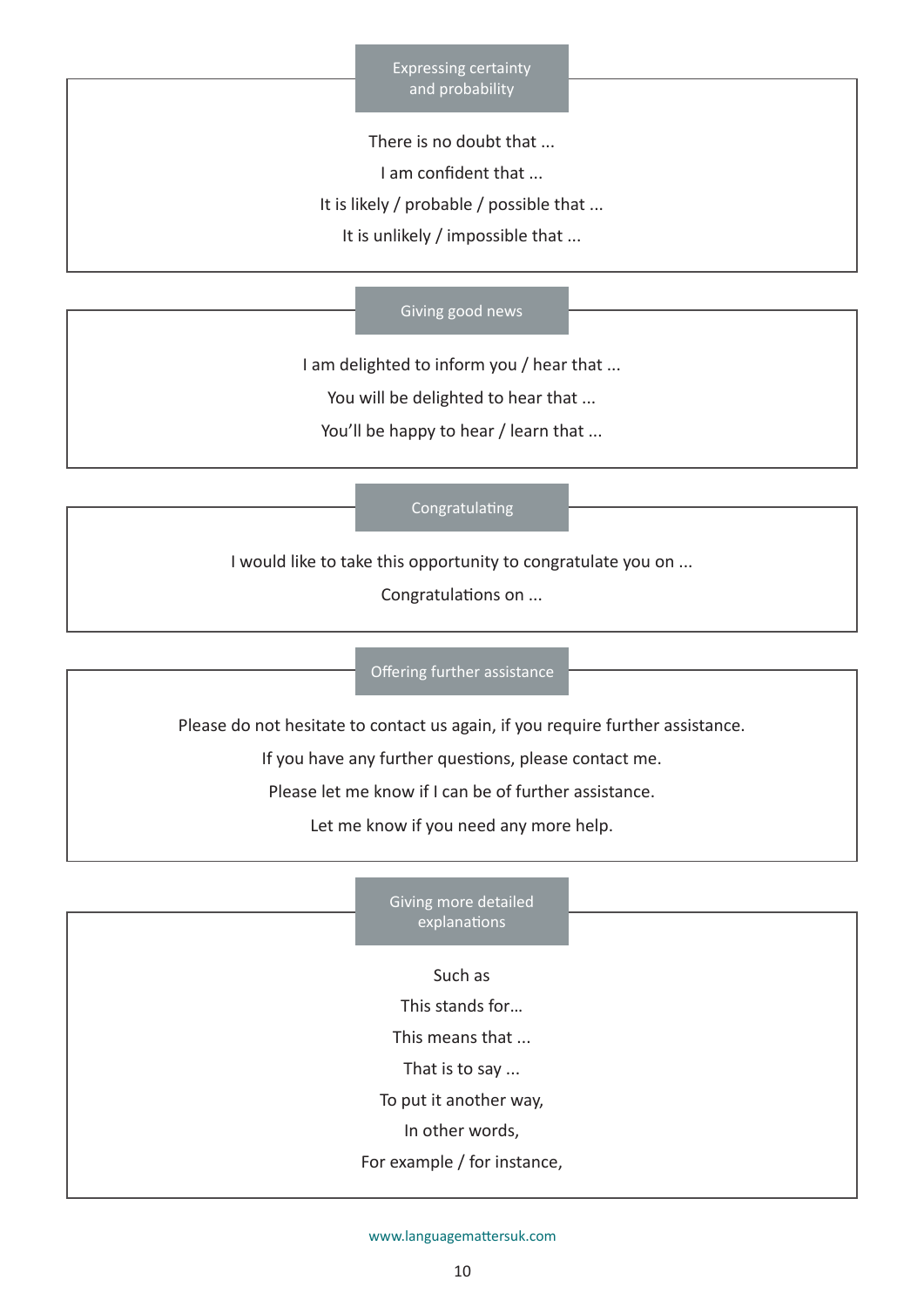This is **as a result of** a strike at the factory.

Prices will have to increase **because of** a rise in the cost of raw materials.

This is **due to** difficulties we are experiencing in finding a new supplier.

This is **in response to** a query from the client.

This will probably **lead to** a rise in demand.

This will **mean** our sales team will need to act quickly.

There will be a short delay in responding **owing to** an unexpected backlog of enquiries.

Directing the reader

Please see below for further details.

As you can see in the attached file, …

Point 4 deals with …

A full summary of the report can be found below.

My responses can be found directly after each of your questions (in red).

## **Useful connectors**

**To add to an idea:** in addition, also, too, as well (as) **To suggest an alternative:** instead, alternatively **To talk about cause:** therefore, so, consequently **To compare things:** similarly, in the same way, likewise **To contrast things:** yet, however, but, nevertheless **To conclude:** in conclusion, lastly, finally **To contradict a point:** in fact, actually, as a matter of fact, on the contrary **To summarise:** to sum up, overall, in short / brief **To state the obvious:** naturally, of course, obviously **To concede:** anyway, at any rate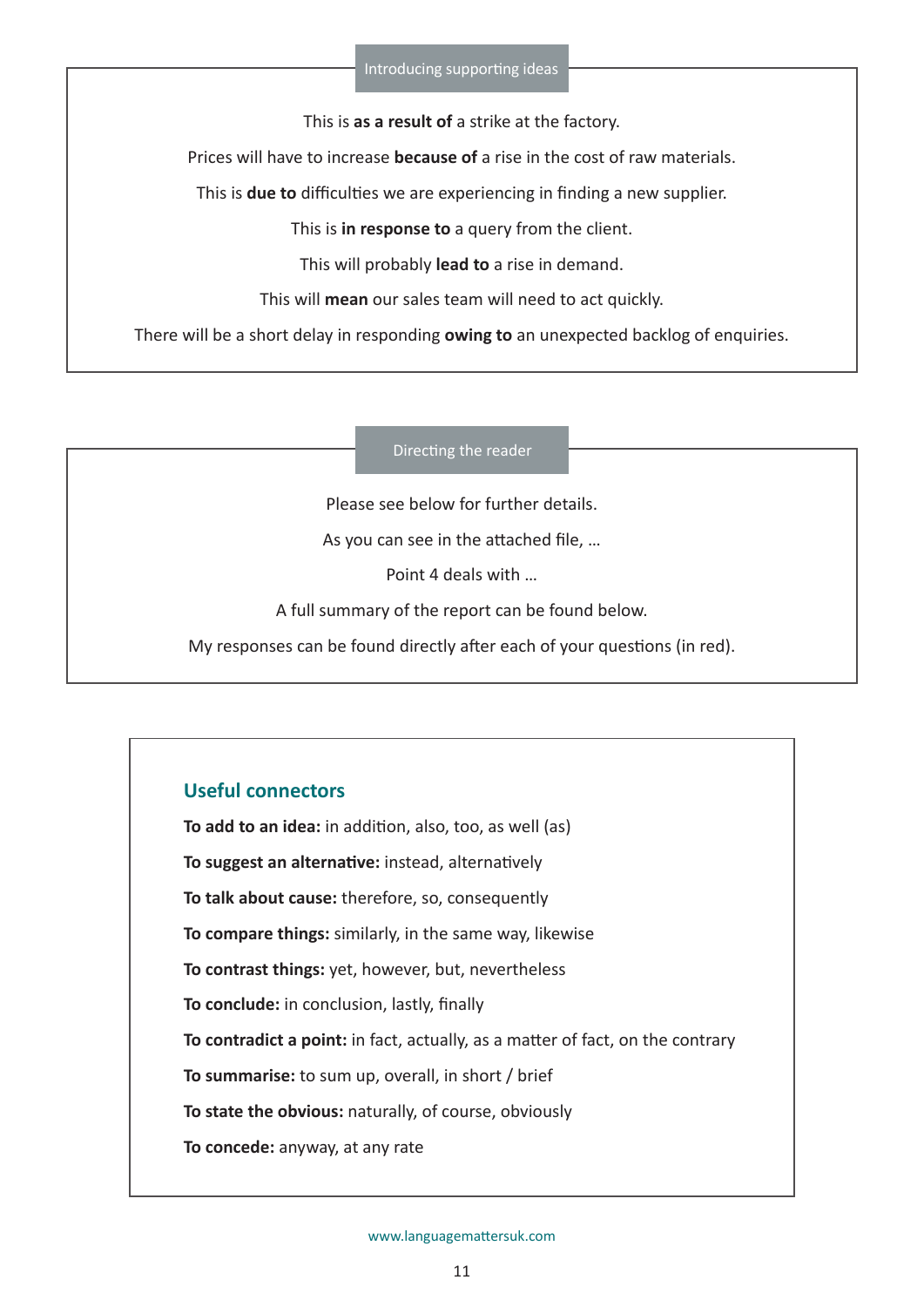## **Email checklist**

Before you send your email, read it through and ask yourself:

- Do the main points stand out clearly? Consider use of bullet points.
- Is the message written simply and clearly? (KISS)
- Is the email too long / short?
- Are there any redundant words or phrases e.g. *"at this point in time"*?
- Are the sentences the right length (max 20-25 words) and not too full of ideas?
- Have you used any acronyms or jargon which the reader will not understand?
- Have you explained any complex matters and given clear illustrations (*such as, that is to say, etc.*)?
- Are the ideas clearly linked using connectors (*however, therefore, and, etc.*)?
- Does the subject line show what the email is about?

## **Practice Exercises**

*These common phrases all contain one mistake. Write the correct phrase below:* **1**

- 1. Please find attach the minutes from last week's meeting.
- 2. I will be grateful if you could send me more information on your products.

3. I need a copy of the project update until tomorrow at the latest.

4. I look forward to meet you next week.

5. Can we meet at 9 July at 10.30 instead of 11.00?

6. I look forward to receiving these documents so soon as possible.